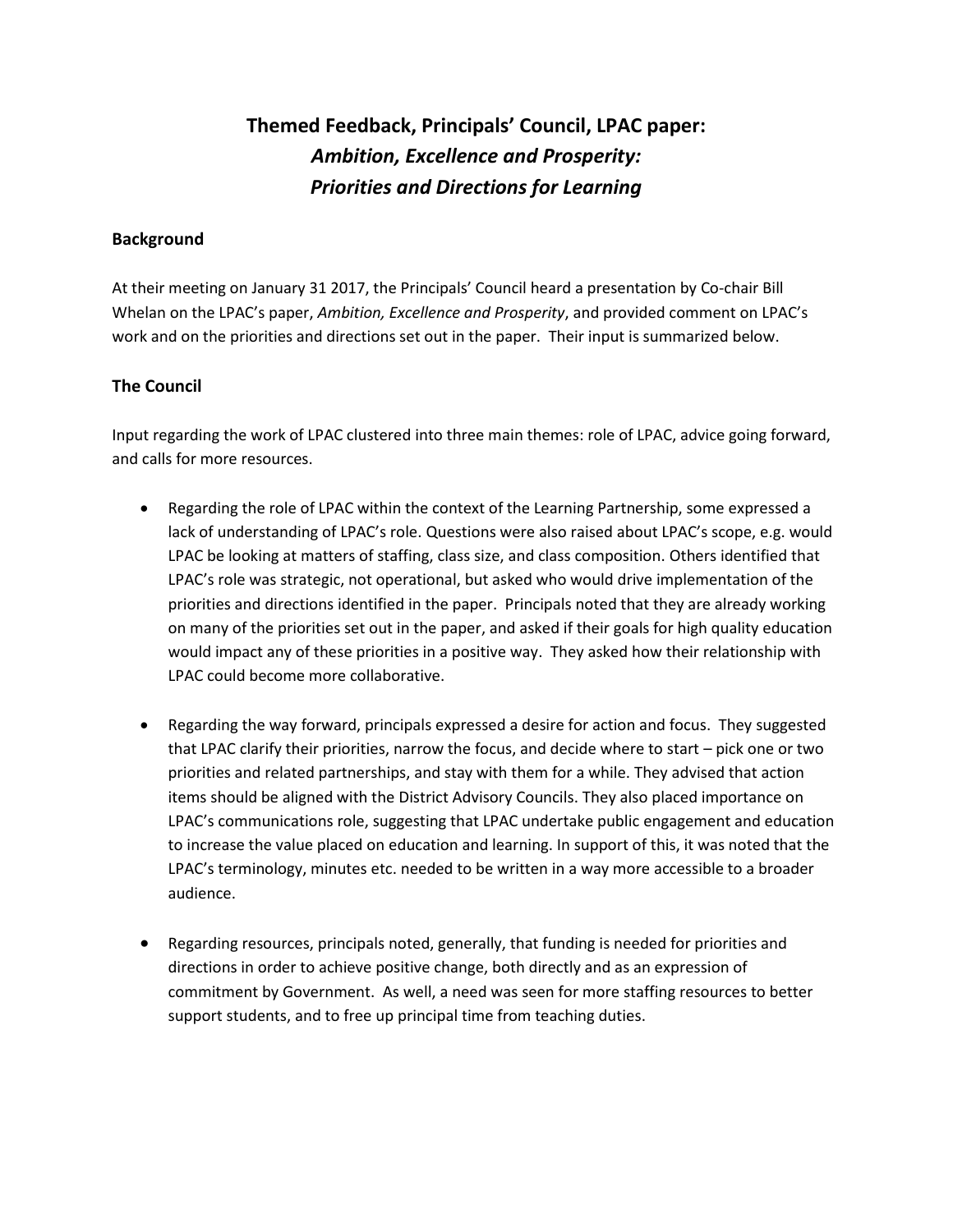#### **Learner Wellbeing**

At an overarching level, a view was expressed that the current inclusion model is not suited to all students and that the model must enable learners to be treated as individuals. As well, a need was noted to define what inclusion looks like.

Much of the comment, however, was more specific, with mental health seen as the overriding challenge facing schools. It was noted that mental health issues stand in the way of most of the priorities and directions outlined by LPAC. Principals indicated that better access to existing supports, more resources, more supports, and better networking and integration of those supports are all needed. They expressed a need for increased resources both internal (guidance counsellors) and external (mental health and addictions staff).

## **Transitions**

Again at an overarching level, suggestions included a Ministry of Youth to support transition into school, school completion, and transitioning beyond school; and a child advocate.

- Advice was also offered for various steps in the transition process, including:
- courses for parents at the point of transition from home to school;
- rethinking of the kindergarten age of entry and possible addition of pre-kindergarten to schools re the early childhood to kindergarten transition;
- expansion of late immersion to improve outcomes and reduce transitions;
- increased teacher to teacher collaboration and communication in the intermediate to high school transition, and
- better awareness within universities of what is going on in the high school system.

As well, this theme also saw some calls for additional resources, both generally re supportive programming and funding for transitions into and out of the K-12 system, and specifically re expanded occupational therapy services to improve transitions.

## **Partnerships**

Some general questions and challenges were raised. Principals asked, "Who are our partners, and what are their roles?" They noted a lack of awareness of potential partners, and a need for partner groups to put words into action. Lack of funds, time, and opportunity were cited as inhibitors to partnerships.

Most of the discussion, however, focused on partnerships and collaboration, both within government and with external partners.